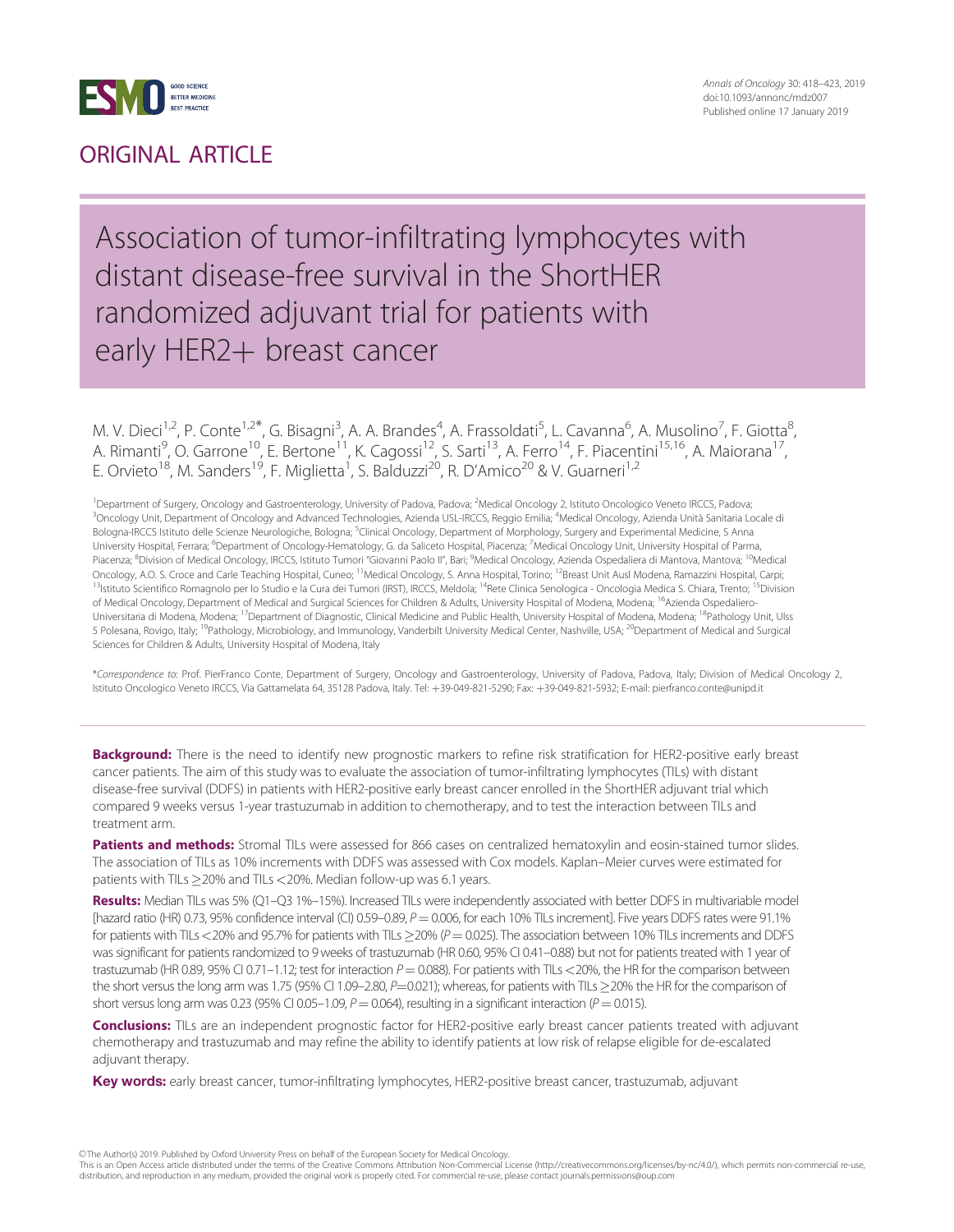### <span id="page-1-0"></span>Annals of Oncology **Annals of Oncology Annal article**

#### Introduction

The standard adjuvant systemic treatment of patients with HER2-positive early breast cancer includes chemotherapy combined with 1 year of trastuzumab [[1](#page-4-0)].

In this scenario, where many patients experience an excellent prognosis with standard treatment, one major need is to develop de-escalated adjuvant treatment strategies for low-risk patients [\[2\]](#page-4-0). Non-inferiority of shorter trastuzumab duration has been tested in five prospective randomized trials [\[3–](#page-4-0)[7](#page-5-0)]: although only one succeeded in demonstrating the non-inferiority of  $\langle 1 \rangle$  year versus 1 year trastuzumab [\[3](#page-4-0)], a significant decrease in risk of cardiac toxicity with shorter treatment clearly emerged [\[3–](#page-4-0)[7](#page-5-0)].

Therefore, there is the need for new prognostic and predictive biomarkers in order to better refine risk classification and identify HER2-positive patients eligible for de-escalated therapies.

The role of the immune system in breast cancer is being increasingly recognized [[8](#page-5-0)]. Tumor-infiltrating lymphocytes (TILs) are frequently present in HER2-positive breast cancer [\[9](#page-5-0)] and the mechanism of action of most anti-HER2 therapies implies an interaction with the immune system [\[10](#page-5-0)]. Higher levels of TILs are associated with increased pathological complete response rates after neoadjuvant treatment and improved long-term outcomes for HER2-positive early breast cancer patients [\[11](#page-5-0)–[16](#page-5-0)]. However, results of TILs evaluation in the context of two randomized adjuvant trials of chemotherapy with or without trastuzumab showed discordant results for TILs prognostic value according to treatment [[14,](#page-5-0) [16\]](#page-5-0). No study thus far has explored the role of TILs in a trial comparing shorter versus 1 year adjuvant trastuzumab.

In this study we assessed the association between TILs and long-term outcome for HER2-positive breast cancer patients enrolled in the randomized phase III ShortHER trial which compared 9 weeks versus 1 year of trastuzumab.

#### Methods

#### **Patients**

The ShortHER trial [\[6](#page-5-0)] is a phase III multicentric trial of adjuvant therapy that randomized 1253 patients with HER2-positive early breast cancer to anthracycline and taxane-based chemotherapy combined with 1 year (arm A, long) or 9 weeks (arm B, short) of trastuzumab. Chemotherapy schedules were also different between the two arms ([sup](https://academic.oup.com/annonc/article-lookup/doi/10.1093/annonc/mdz007#supplementary-data)[plementary material](https://academic.oup.com/annonc/article-lookup/doi/10.1093/annonc/mdz007#supplementary-data), available at Annals of Oncology online). The study failed to demonstrate the non-inferiority of 9 weeks of trastuzumab: 5-year disease-free survival rates were 88% in the long and 85% in the short arm [HR 1.13, 90% confidence interval (CI) 0.89–1.42, pre-defined non-inferiority margin 1.29] [\[6](#page-5-0)].

The present analysis was approved by the competent Ethical Committee in November 2014, patients provided signed informed consent for tumor sample use for research purpose.

#### TILs and pathology evaluation

TILs were assessed on a single hematoxylin–eosin stained slide. Stromal TILs were scored according to pre-defined criteria [\[17](#page-5-0)].

All cases were scored by a single investigator (MVD) blinded for clinicopathological, treatment and follow-up data. A second investigator (MS) scored 383 cases in order to assess inter-rater agreement. HER-2 and hormone receptors status were assessed locally [[6\]](#page-5-0).

### Statistical analysis

Statistical analysis was carried out using IBM SPSS Version 24.

Association between variables was evaluated by  $\chi^2$  test or Mann– Whitney test. Inter-rater agreement was evaluated with weighted  $\kappa$ statistic.

The survival end point was distant disease-free survival (DDFS), calculated from the time from randomization until distant relapse or death, whichever first, as defined by DATECAN [[18\]](#page-5-0). The choice of DDFS instead of disease-free survival (which was the primary end point of the ShortHER trial [\[6](#page-5-0)]) was driven by the fact that DDFS includes lethal events with the strongest impact on overall survival and is considered a preferred end point to uncover the prognostic value of biomarkers in ancillary studies [[19\]](#page-5-0).

For survival analysis, TILs were primarily considered as semicontinuous variable (10% increments). Kaplan–Meier curves were estimated for patients with low and high TILs by adopting the  $\geq$ 20% cut-off. The cut-off point was arbitrarily chosen as the one able to identify a group of patients with a DDFS rate at 5 years of at least 95%, which was considered a clinically acceptable definition of low-risk patients. The previously proposed cut-off of TILs  $\geq$ 50% [[14\]](#page-5-0) was not applicable in our study because too few patients would have been classified as having high TILs (7.8%, with 1 event only).

Cox proportional regression models were used to calculate hazard ratio (HR) and 95% CI. Multivariable model included TILs (per 10% increments), age (continuous), stage (I versus II versus III), hormone receptor status (positive versus negative) and histologic grade (1–2 versus 3). To study the interaction between treatment arm and TILs, a cox model including arm, TILs and the interaction term was used. The Kaplan–Meier method was used to estimate survival curves and the logrank test compared between groups. Level of significance was  $P < 0.05$ .

No formal sample size calculation was carried out, since the sample population was based on the number of cases with centralized tumor samples suitable for the analysis.

#### **Results**

#### Patients characteristics

A total of 866 cases (69% of all randomized patients) were included in this analysis (TILs cohort, [supplementary Figure S1,](https://academic.oup.com/annonc/article-lookup/doi/10.1093/annonc/mdz007#supplementary-data) available at Annals of Oncology online). Table [1](#page-2-0) shows characteristics of the TILs cohort patients and of patients not included in the TILs analysis (no-TILs cohort). The majority of TILs cohort patients were postmenopausal (65%), with stage I or II (85%), node negative (53%), hormone receptor positive (69%) and grade 3 tumors (71%). Characteristics were similar in the TILs cohort and in the no-TILs cohort, with the exception of age: TILs cohort patients were older than no-TILs cohort patients (median age 56 versus 54,  $P = 0.014$ ).

The HR for the DDFS comparison between the short versus long arms was 1.28 (95% CI 0.90–1.81) in all randomized patients. The HR for DDFS in the TILs cohort was similar (1.37, 95% CI 0.89–2.12).

#### Tumor-infiltrating lymphocytes

Inter-rater agreement between two investigators, assessed on a subset of 383 cases, was good for the classification in TILs categories defined by 10% increments (78% concordance; weighted Cohen's  $\kappa = 0.75$ , 95% CI 0.69–0.81). For further analyses, the scores of the investigator who reviewed all cases were used.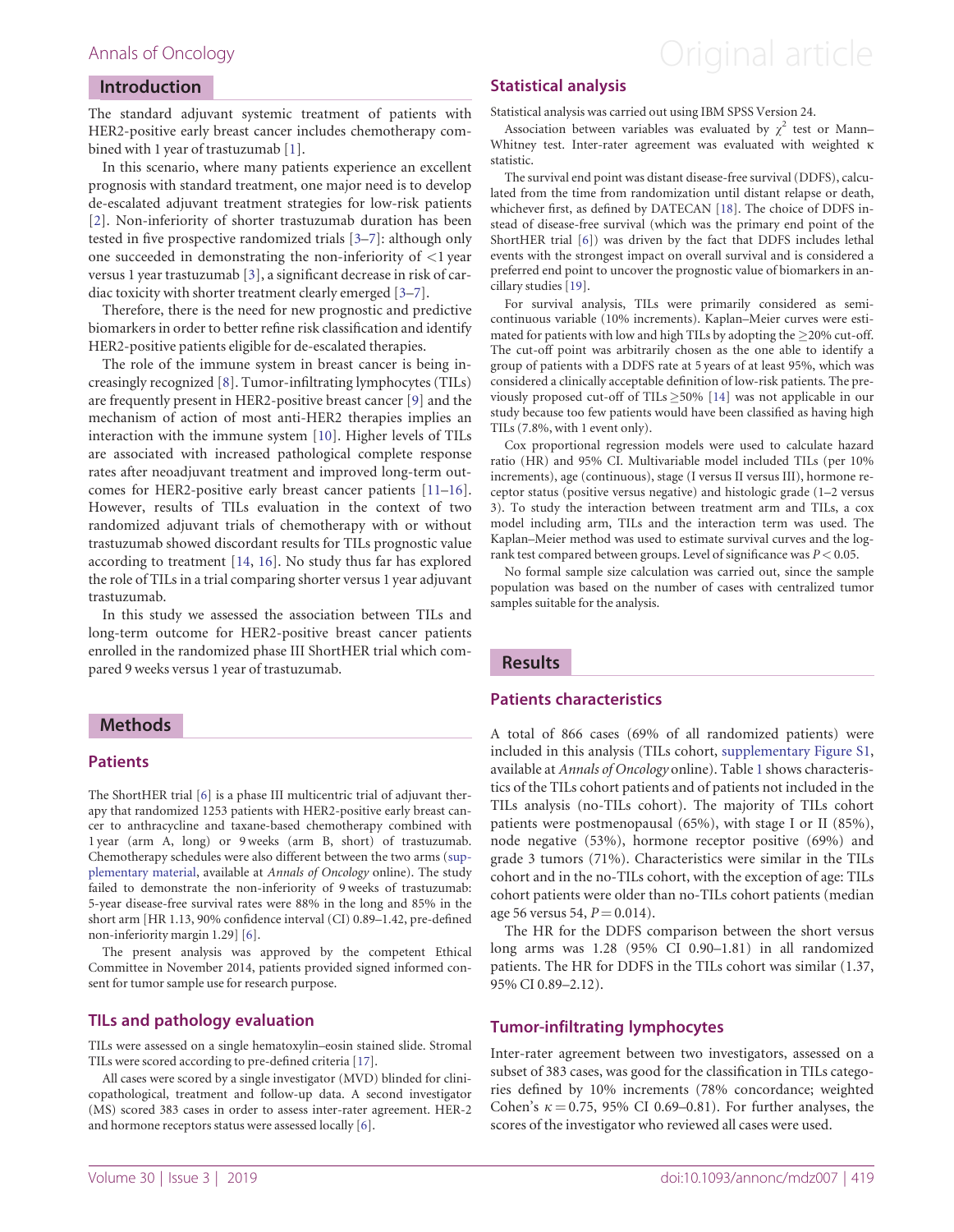# <span id="page-2-0"></span>Original article Annals of Oncology

| <b>Characteristics</b> |                  | <b>TILs cohort</b><br>$N$ (%) | <b>No-TILs cohort</b><br>$N$ (%) | <b>All randomized</b><br>N(% | P value |
|------------------------|------------------|-------------------------------|----------------------------------|------------------------------|---------|
|                        | Randomized       | 866 (69)                      | 387 (31)                         | 1253 (100)                   |         |
| Age (years)            | <60              | 536 (62)                      | 266 (69)                         | 802 (64)                     |         |
|                        | >60              | 330 (38)                      | 121(31)                          | 451 (36)                     | 0.020   |
|                        | Median $(Q1-Q3)$ | $56(48-64)$                   | $54(46-62)$                      | $55(48-64)$                  | 0.014   |
| Menopausal status      | Premenopausal    | 300 (38)                      | 148 (38)                         | 448 (36)                     |         |
|                        | Postmenopausal   | 565 (62)                      | 237(62)                          | 802 (64)                     | 0.201   |
| AJCC Stage             |                  |                               | 155(40)                          | 509 (41)                     |         |
|                        | $\parallel$      | 383 (44)                      | 166(43)                          | 549 (44)                     |         |
|                        | $\mathbb{H}$     | 127(15)                       | 64 (17)                          | 191 (15)                     | 0.681   |
| N stage                | N <sub>0</sub>   | 460 (53)                      | 212(55)                          | 672 (54)                     |         |
|                        | $N1-N2$          | 274 (32)                      | 109(28)                          | 383 (30)                     |         |
|                        | N <sub>3</sub>   | 132(15)                       | 64 (17)                          | 198 (16)                     | 0.417   |
| Hormone receptors      | Negative         | 266(31)                       | 128 (34)                         | 400 (32)                     |         |
|                        | Positive         | 600 (69)                      | 251 (66)                         | 853 (68)                     | 0.170   |
| Histological grade     |                  |                               |                                  |                              |         |
|                        | Grade 1-2        | 246 (29)                      | 128 (34)                         | 374 (30)                     |         |
|                        | Grade 3          | 607 (71)                      | 251 (66)                         | 858 (70)                     | 0.082   |

TILs, tumor-infiltrating lymphocytes; AJCC, American Joint Committee on Cancer.

Median TILs was 5% (interquartile range 1%–15%). TILs were significantly higher in younger ( $\leq 60$  years) patients ( $P = 0.018$ ), and in case of hormone receptor negative  $(P < 0.001)$  and Grade 3 tumors ( $P < 0.001$ ; [supplementary Figure S2,](https://academic.oup.com/annonc/article-lookup/doi/10.1093/annonc/mdz007#supplementary-data) available at Annals of Oncology online). The association between lower TILs and older age was unlikely confounded by other factors, since the proportion of hormone receptor positive and grade 1–2 patients was similar in the two age categories ([supplementary Table S1](https://academic.oup.com/annonc/article-lookup/doi/10.1093/annonc/mdz007#supplementary-data), available at Annals of Oncology online).

### TILs and DDFS

At a median follow-up of 6.1 years, 83 DDFS events occurred. Increased TILs were associated with better DDFS: the HR for each 10% TILs increment was 0.76 (95% CI 0.62–0.92,  $P = 0.006$ ).

As shown in Figure 1, 5 years DDFS rates were 91.1% for patients with TILs  $<$  20% and 95.7% for patients with TILs  $\geq$  20% (log-rank  $P = 0.025$ ).

In multivariable model (Table [2](#page-3-0)) TILs 10% increments showed an independent prognostic value for DDFS (HR 0.73, 95% CI 0.59–0.89,  $P = 0.002$ ). Stage was the other parameter that was independently associated with DDFS. TILs retained an independent prognostic value in both hormone receptor positive and negative patients (Table [2\)](#page-3-0).

To further explore the independent prognostic information provided by TILs and stage, we evaluated the association between TILs and DDFS in stage-defined subgroups. Results showed a significant impact of TILs only for patients with stage II disease [\(supple](https://academic.oup.com/annonc/article-lookup/doi/10.1093/annonc/mdz007#supplementary-data)[mentary Figure S3,](https://academic.oup.com/annonc/article-lookup/doi/10.1093/annonc/mdz007#supplementary-data) available at Annals of Oncology online).

#### Interaction between TILs and treatment arm

The prognostic value of 10% TILs increments was significant in the short (HR 0.60, 95% CI 0.41–0.88,  $P = 0.009$ ) but not in the



Figure 1. Kaplan–Meier curves for distant disease-free survival according to TILs level.

long arm (HR 0.89, 95% CI 0.71–1.12,  $P = 0.317$ ). The interaction test showed  $P = 0.088$  (Figure [2](#page-3-0)A).

A significant interaction between TILs binary variable and treatment duration was observed (Figure [2B](#page-3-0)). In the group with TILs <20%, patients in the long arm experienced a better DDFS when compared with patients in the short arm: 5 years DDFS rates were 88.8% for the short and 93.3% for the long arm (HR short versus long=1.75, 95% CI 1.09–2.80,  $P = 0.021$ ). To the opposite, in the group of patients with TILs  $\geq$ 20%, the DDFS was excellent in both arms and numerically superior for patients treated with short trastuzumab (5 years DDFS 97.6% and 93.7%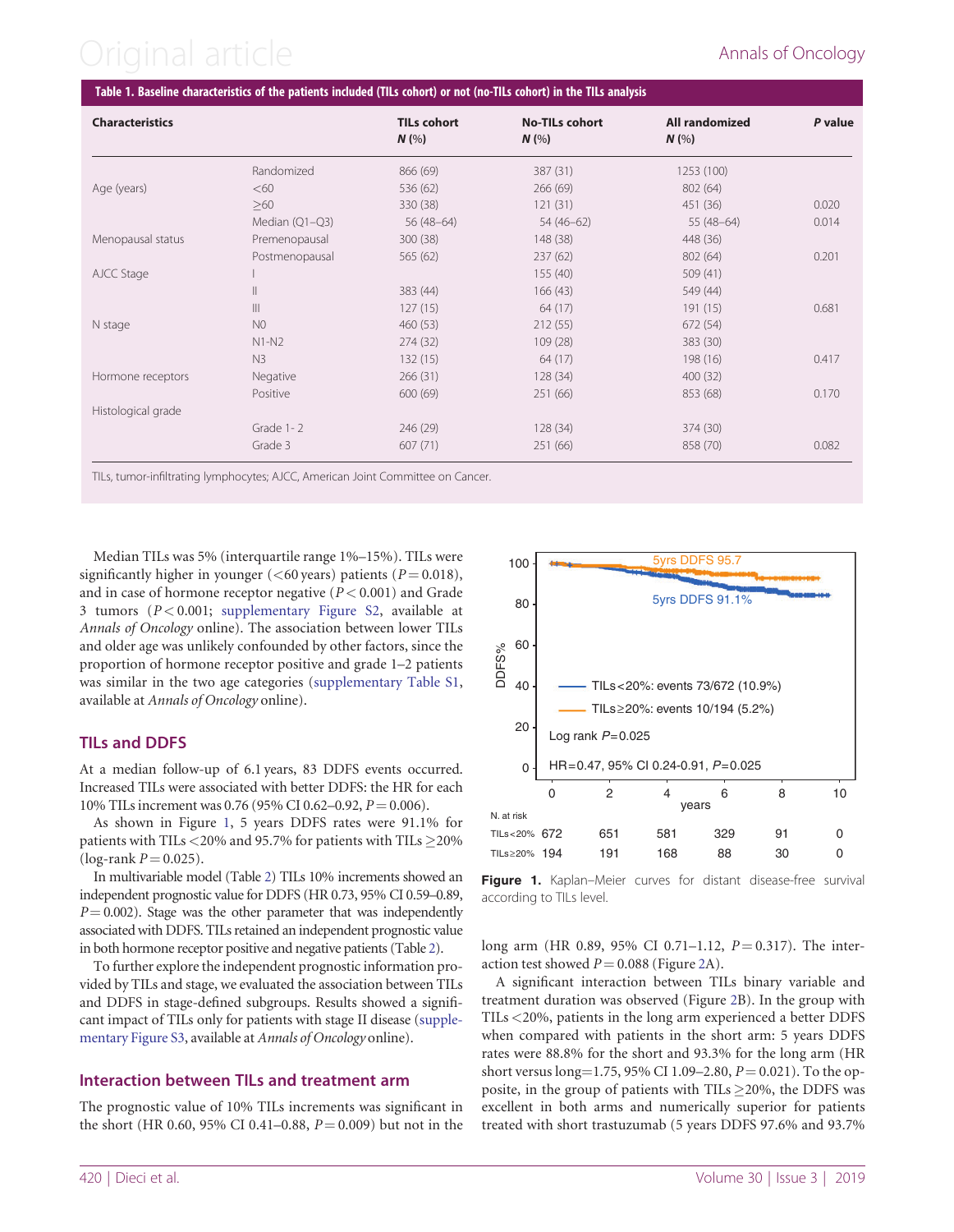## <span id="page-3-0"></span>Annals of Oncology **Annals of Oncology Annal article**

| <b>Factors</b>      |                | <b>All patients</b> |         | Hormone receptor negative |       | Hormone receptor positive |         |
|---------------------|----------------|---------------------|---------|---------------------------|-------|---------------------------|---------|
|                     |                | <b>HR 95% CI</b>    | P       | <b>HR 95% CI</b>          | P     | <b>HR 95% CI</b>          | P       |
| TILs 10% increments |                | $0.73(0.59 - 0.89)$ | 0.002   | $0.73(0.54 - 0.98)$       | 0.036 | $0.73(0.55 - 0.98)$       | 0.034   |
| Age (continuous)    |                | $1.00(0.98 - 1.02)$ | 0.827   | $1.04(0.99 - 1.08)$       | 0.093 | $0.99(0.97 - 1.02)$       | 0.409   |
| AJCC stage          | $\mathbb{H}$   | Ref                 |         | Ref                       |       | Ref                       |         |
|                     |                | $0.41(0.25 - 0.67)$ | < 0.001 | $0.30(0.12 - 0.72)$       | 0.007 | $0.47(0.26 - 0.85)$       | 0.013   |
|                     |                | $0.22(0.12 - 0.40)$ | < 0.001 | $0.23(0.09 - 0.60)$       | 0.003 | $0.19(0.09 - 0.42)$       | < 0.001 |
| Hormone receptors   | Negative       | Ref                 |         |                           |       |                           |         |
|                     | Positive       | $0.75(0.47 - 1.20)$ | 0.231   |                           |       |                           |         |
| Grade               | G <sub>3</sub> | Ref                 |         | Ref                       |       | Ref                       |         |
|                     | $G1 - 2$       | $0.61(0.36 - 1.04)$ | 0.069   | 1.33 (0.52-3.40)          | 0.551 | $0.47(0.24 - 0.89)$       | 0.021   |

TILs, tumor-infiltrating lymphocytes; HR, hazard ratio; CI, confidence interval; G, grade.



Figure 2. Interaction between TILs and treatment arm. Forest plot shows the prognostic effect on distant disease-free survival of TILs 10% increments according to trastuzumab duration (A). Kaplan–Meier curves illustrate distant disease-free according to treatment arm (shortversus long-trastuzumab duration) in patients with high and low TILs separately (B).

for the short and long arm, respectively, HR short versus  $long=0.23$ , 95% CI 0.05–1.09,  $P = 0.064$ ). Interaction test showed  $P = 0.015$ .

#### **Discussion**

This is the first study assessing TILs in patients enrolled in a randomized adjuvant trial comparing shorter versus 1-year trastuzumab. The results, beyond confirming TILs as an independent prognostic marker for HER2-positive early breast cancer patients, suggest that higher TILs may discriminate patients at good prognosis who may be optimally treated with shorter trastuzumab. If further validated in other studies, this may represent the first evidence of potential clinical utility in this setting.

In our study TILs were an independent favorable prognostic factor for patients treated with adjuvant standard chemotherapy combined with trastuzumab, both in case of hormone receptor positive and hormone receptor negative disease. Two previous studies of adjuvant trastuzumab showed conflicting results: in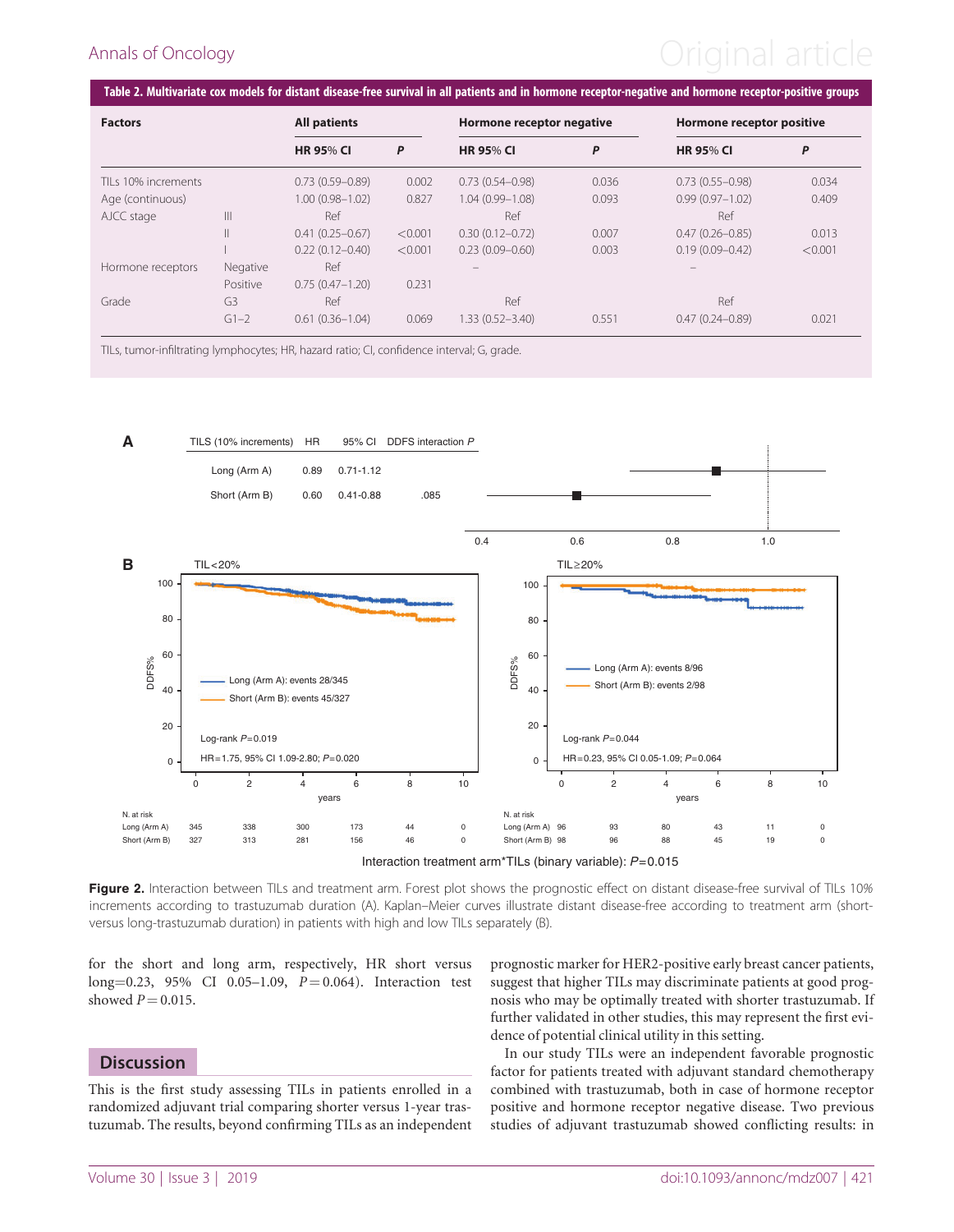### <span id="page-4-0"></span>Original article **Annals of Oncology**

the FinHER study, a trend for a better DDFS with increased TILs was reported for patients treated with chemotherapy plus trastuzumab [[14](#page-5-0)], whereas in the N9831 trial, a significant association between high TILs and better recurrence-free survival was observed only for patients treated with chemotherapy without trastuzumab [\[16\]](#page-5-0). However, another analysis of the N9831 trial suggested that increased expression of immune-related genes was associated with improved outcome after trastuzumab treatment [[20\]](#page-5-0). More recently, Kim et al. [\[15](#page-5-0)] reported TILs data from the NSABP B-31 trial showing an association between increased TILs and improved outcome that was significant both in the trastuzumab-treated and trastuzumab-untreated groups.

Overall, these data support the concept that pre-existing immune activation is a determinant of improved outcome for HER2-positive breast cancer patients treated with chemotherapy and anti-HER2 therapy. Although general TILs evaluation does not allow to capture the complexity of the tumor immune milieu, it constitutes a simple, inexpensive and reproducible [\[21](#page-5-0)] biomarker able to discriminate patients at different prognosis independently from classic clinicopathological features.

The development of new prognostic biomarkers for HER2 positive breast cancer patients is of particular relevance in the actual clinical and research context focused on de-escalated therapies for low-risk patients.

In our study, the prognostic value of semi-continuous TILs appeared significant only for patients treated with 9-weeks trastuzumab. When comparing the short versus long arm in low and high-TILs patients, the results suggested that low-TILs patients benefit from standard 1 year trastuzumab, whereas high-TILs patients experience an excellent outcome irrespectively of trastuzumab duration, with a significant test for interaction. The rate of events was even lower for patients in the short arm, however the total number of events was very low. These data indicate that high TILs may discriminate patients at very good prognosis following treatment with de-escalated trastuzumab duration. These results need to be further validated. Importantly, decreasing trastuzumab duration is associated with a lower risk of cardiac toxicities [3[–6\]](#page-5-0) and this is of particular relevance for real-world patients, often presenting with higher risk of cardiac events when compared with patients in clinical trials [[22](#page-5-0)].

The observation that the prognostic value of TILs was mostly evident for patients with stage II disease is also of potential clinical interest. Indeed, for stage I patients, generally considered at low risk, effective de-escalated treatments are already available [\[23](#page-5-0)], whereas stage III patients are considered at high risk and deserve escalated therapies. Stage II patients represent a 'grey area' of heterogeneous prognosis where a more precise risk stratification is needed.

We reported in our study median TILs of 5%, which is lower when compared with other HER2-positive patients cohorts from adjuvant studies (15% in the FinHER and between 10% and 19% in the N9831) [\[14–16](#page-5-0), [24\]](#page-5-0). It is unlikely that this difference is due to methodological issues. All these studies applied the same established methodology for TILs evaluation [\[17](#page-5-0)], which has shown good reproducibility [\[21](#page-5-0)], as also confirmed by our study. One possible explanation may be a higher prevalence of older and hormone receptor positive patients in our study. Median age was 56 years in our cohort and 50 years in N9831 [\[16](#page-5-0)]; prevalence of hormone receptor positive patients was 69% in our cohort, 54% in N9831 [\[16\]](#page-5-0) and 49% in FinHER [[14\]](#page-5-0). Hormone receptor positive status is known to be associated with lower TILs [[11,](#page-5-0) [12](#page-5-0), [14–16](#page-5-0)], whereas the correlation between low TILs and older age observed in our study had not been previously reported. A hypothesis may be a higher prevalence of luminal intrinsic subtypes (typically associated with low TILs) in older HER2 positive/hormone receptor positive patients, as previously suggested [\[25](#page-5-0)].

Strengths of this study include: the adoption of a validated methodology for TILs assessment, the good level of agreement between two raters, the study design, being the first assessing TILs in a randomized non-inferiority trial of short adjuvant trastuzumab and the large sample size.

Our study has limitations. First, 69% of cases from the overall ShortHER population were evaluated for TILs, however this figure is consistent with other studies [\[15](#page-5-0), [16](#page-5-0)]. Second, the analysis was not pre-specified in the protocol. Third, the 20% cut-off value was arbitrarily chosen, therefore all analyses of TILs as a binary variable should be considered as exploratory.

In conclusion, TILs are an independent prognostic factor for patients treated with chemotherapy and adjuvant trastuzumab. Individual pooled analysis of large studies will be required in order to draw definitive conclusions on the potential clinical utility of TILs in selecting patients for de-escalated therapies.

### Funding

This work was supported by research grants from Agenzia Italiana del Farmaco (AIFA, grant FARM62MC97), Italian Association for Cancer Research (AIRC, project MFAG 2014- 15938); Veneto Institute of Oncology  $(5\times1000$  program).

#### **Disclosure**

MVD has received: fees from EliLilly for consultancy role and participation on advisory boards; fees from Genomic Health for consultancy role; fees from Celgene for participation on advisory boards. PFC has received lecture fees and honoraria for participation on advisory boards from EliLilly, Novartis, Roche, AstraZeneca.VG has received honoraria from EliLilly and Roche for participation on advisory boards, and honoraria from AstraZeneca and Novartis. All these activities are outside the submitted work. All remaining authors have declared no conflicts of interest.

#### References

- [1.](#page-1-0) Moja L, Tagliabue L, Balduzzi S et al. Trastuzumab containing regimens for early breast cancer. Cochrane Database Syst Rev 2012; 18: CD006243.
- [2.](#page-1-0) Dieci MV, Vernaci G, Guarneri V. Escalation and de-escalation in HER2 positive early breast cancer. Curr Opin Oncol 2018; 35: 35–42.
- [3.](#page-1-0) Earl HM, Hiller L, Vallier A-L et al. PERSEPHONE: 6 versus 12 months (m) of adjuvant trastuzumab in patients (pts) with HER2 positive  $(+)$ early breast cancer (EBC): randomised phase 3 non-inferiority trial with definitive 4-year (yr) disease-free survival (DFS) results. J Clin Oncol 2018; 36(Suppl); Abstr 506.
- 4. Pivot X, Romieu G, Debled M et al. PHARE trial investigators.6 months versus 12 months of adjuvant trastuzumab for patients with HER2 positive early breast cancer (PHARE): a randomised phase 3 trial. Lancet Oncol 2013; 14(8): 741–748.